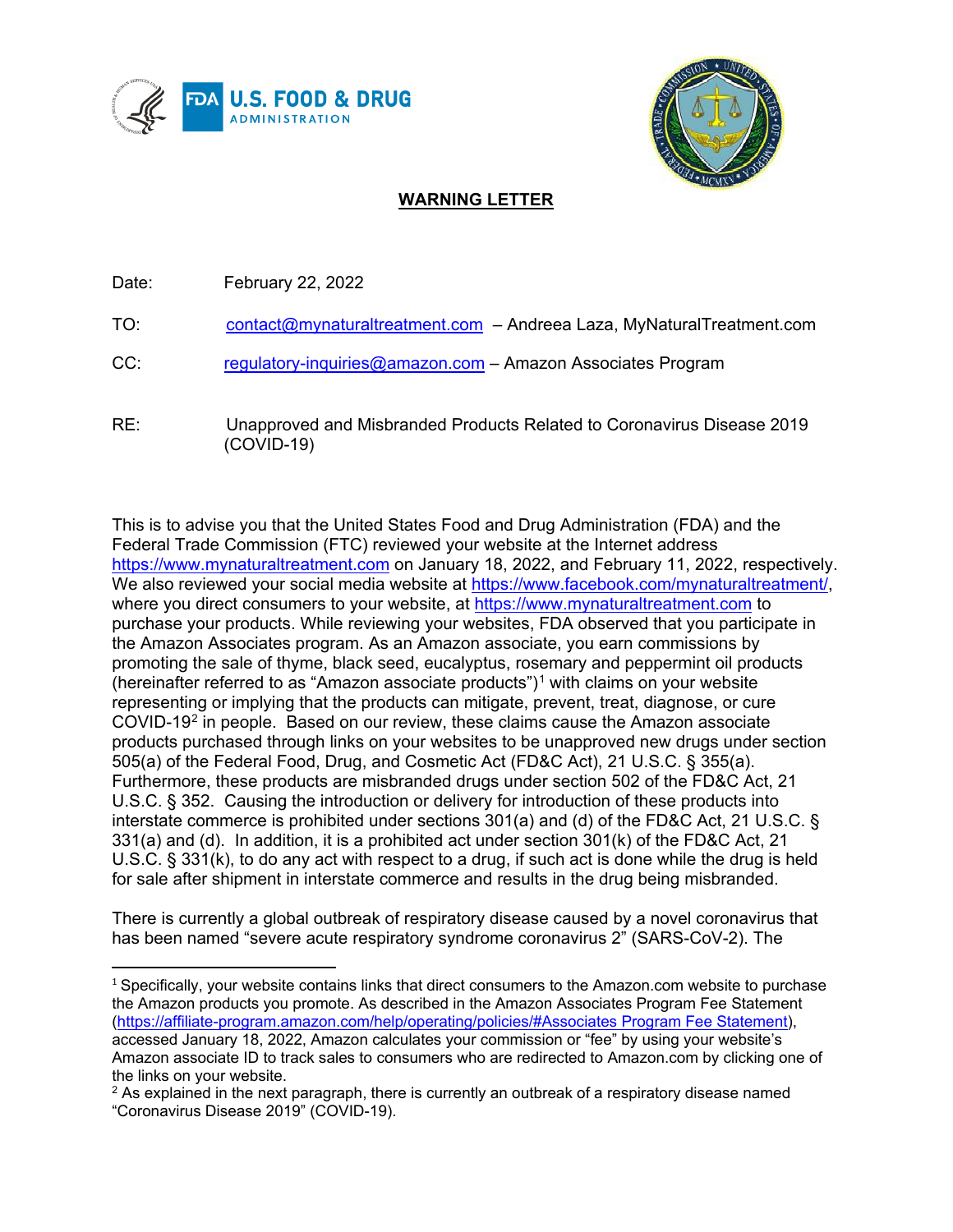disease caused by the virus has been named "Coronavirus Disease 2019" (COVID-19). On January 31, 2020, the Department of Health and Human Services (HHS) issued a declaration of a public health emergency related to COVID-19 and mobilized the Operating Divisions of HHS.<sup>[3](#page-1-0)</sup> In addition, on March 13, 2020, there was a Presidential declaration of a national emergency in response to COVID-19.[4](#page-1-1) Therefore, FDA is taking urgent measures to protect consumers from certain products that, without approval or authorization by FDA, claim to mitigate, prevent, treat, diagnose, or cure COVID-19 in people. As described below, you sell products that are intended to mitigate, prevent, treat, diagnose, or cure COVID-19 in people. We request that you take immediate action to cease the sale of any unapproved and unauthorized products for the mitigation, prevention, treatment, diagnosis, or cure of COVID-19.

Some examples of the claims on your website that establish the intended use of your Amazon associate products and misleadingly represent them as safe and/or effective for the treatment or prevention of COVID-19 include:

• "How to Make Your Own Natural Antiviral for COVID-19 . . .

In This Article You Will Find: Natural Antiviral for Covid-19 with Essential Oils The 5 Best Essential Oils for Covid-19 1. Thyme Oil 2. Black Seed Oil 3. Eucalyptus Oil 4. Rosemary Oil 5. Peppermint Oil How to Make The Natural Antiviral for Covid-19 Other Natural Antivirals for Covid-19 . . .

The most potent essential oils that you can use to make your own natural antiviral for Covid-19 have a large number of monoterpenes, a class of terpenes widely studied for their antiviral property. They also have powerful antimicrobial, antiviral, and antiinflammatory properties, and you can use them independently or, even better, together in a powerful natural antiviral for Covid-19.

These Essential Oils Are

Thyme oil Black seed oil Eucalyptus oil Rosemary oil Peppermint oil

<span id="page-1-0"></span><sup>&</sup>lt;sup>3</sup> Secretary of Health and Human Services, Determination that a Public Health Emergency Exists (originally issued Jan. 31, 2020, and subsequently renewed), *available at* [https://www.phe.gov/emergency/news/healthactions/phe/Pages/default.aspx.](https://www.phe.gov/emergency/news/healthactions/phe/Pages/default.aspx)

<span id="page-1-1"></span><sup>&</sup>lt;sup>4</sup> Proclamation on Declaring a National Emergency Concerning the Novel Coronavirus Disease (COVID-19) Outbreak. Mar. 13, 2020, 85 FR 15337, available at

[https://www.federalregister.gov/documents/2020/03/18/2020-05794/declaring-a-national-emergency](https://www.federalregister.gov/documents/2020/03/18/2020-05794/declaring-a-national-emergency-concerning-the-novel-coronavirus-disease-covid-19-outbreak)[concerning-the-novel-coronavirus-disease-covid-19-outbreak.](https://www.federalregister.gov/documents/2020/03/18/2020-05794/declaring-a-national-emergency-concerning-the-novel-coronavirus-disease-covid-19-outbreak)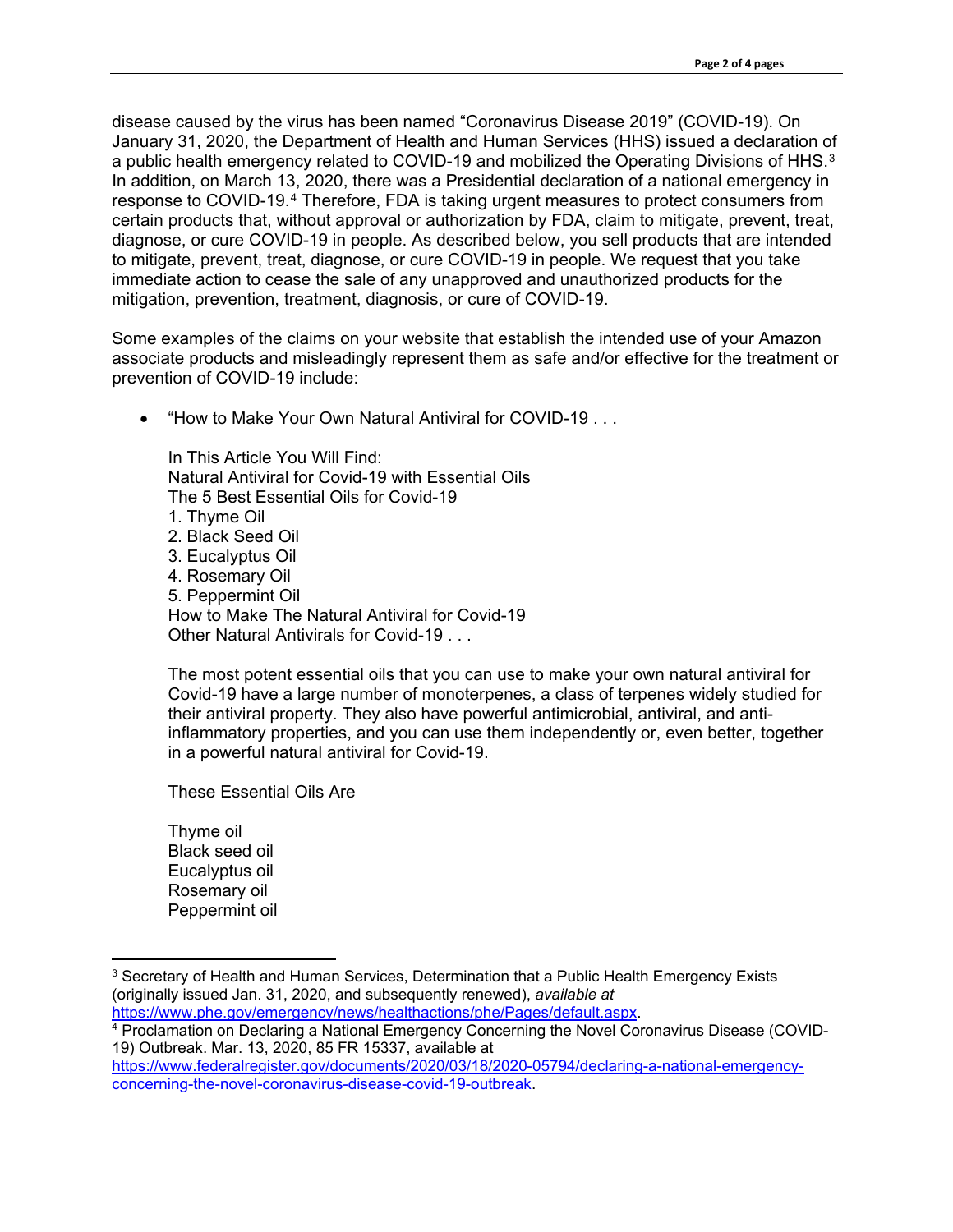Before we move on to the simple natural antiviral recipe, here is a little info on each of these essential oils and why they make the best combo for mild symptoms of Covid-19 and prevention. . .

- 1. **Thyme Oil** . . . To top everything off, this amazing oil contains another powerful active compound called isoborneol, which is also a notable antiviral agent with important neuroprotective and anticoagulant properties. All these make thyme oil a solid potential natural antiviral for Covid-19.
- 2. **Black Seed Oil** . . . Recent studies indicate that this natural compound has potential benefits for Covid-19. . . .
- 3. **Eucalyptus Oil** . . . Eucalyptus oil has bronchodilating and anti-inflammatory properties and is one of the top herbal medicines to add to your natural antiviral for Covid-19 blend. . . .
- 4. **Rosemary Oil** . . . Rosemary oil also contains camphene, a terpene that possesses anti-inflammatory, antibiotic, analgesic, and antioxidant properties, especially when mixed with vitamin C. Even more, borneol has proven efficacy in bronchial symptoms. This makes rosemary oil a top natural antiviral for Covid-19.
- 5. **Peppermint Oil** . . . Needless to say, peppermint oil makes it to the shortlist as a potential natural antiviral for Covid-19. . . .

## **How to Use**

You can take 3-5 drops three times a day for 7-14 days. . . . For children between 7-14 years of age, the dosage is 1-2 drops three times a day with honey. . . .

## **Where to Find These Essential Oils?**

Zongle USDA Certified Organic Thyme... Buy it here [followed by an Amazon Associate link]

Organic Black Seed Oil 4oz - USDA... Buy it here [followed by an Amazon Associate link]

LorAnn Eucalyptus Oil (100% Pure... Buy it here [followed by an Amazon Associate link] Zongle USDA Certified Organic [product label states in part "Organic Rosemary"] . . . Buy it here [followed by an Amazon Associate link]

Zongle Peppermint Oil, Safe to... Buy it here [followed by an Amazon Associate link]"

[from your webpage [https://www.mynaturaltreatment.com/make-natural-antiviral-for](https://www.mynaturaltreatment.com/make-natural-antiviral-for-covid-19/)[covid-19/.](https://www.mynaturaltreatment.com/make-natural-antiviral-for-covid-19/)] You also included a link to this page in a January 3, 2022 post, a December 27, 2021 post, a November 21, 2021 post, on your social media page at [https://www.facebook.com/mynaturaltreatment/.](https://www.facebook.com/mynaturaltreatment/)

You should take immediate action to address the deficiencies cited in this letter. This letter is not meant to be an all-inclusive list of violations that may exist in connection with your products or operations. It is your responsibility to ensure that your activities as an Amazon associate do not violate the FD&C Act. We advise you to review your websites and other labeling and promotional materials to ensure that you are not misleadingly representing your Amazon associate products as safe and effective for a COVID-19-related use for which they have not been approved by FDA and that you are not distributing misbranded products in violation of the FD&C Act.

## **Within 48 hours, please send an email to [COVID-19-Task-Force-CDER@fda.hhs.gov](mailto:COVID-19-Task-Force-CDER@fda.hhs.gov)**

describing the specific steps you have taken to correct any violations. Include an explanation of each step being taken to prevent the recurrence of violations, as well as copies of related